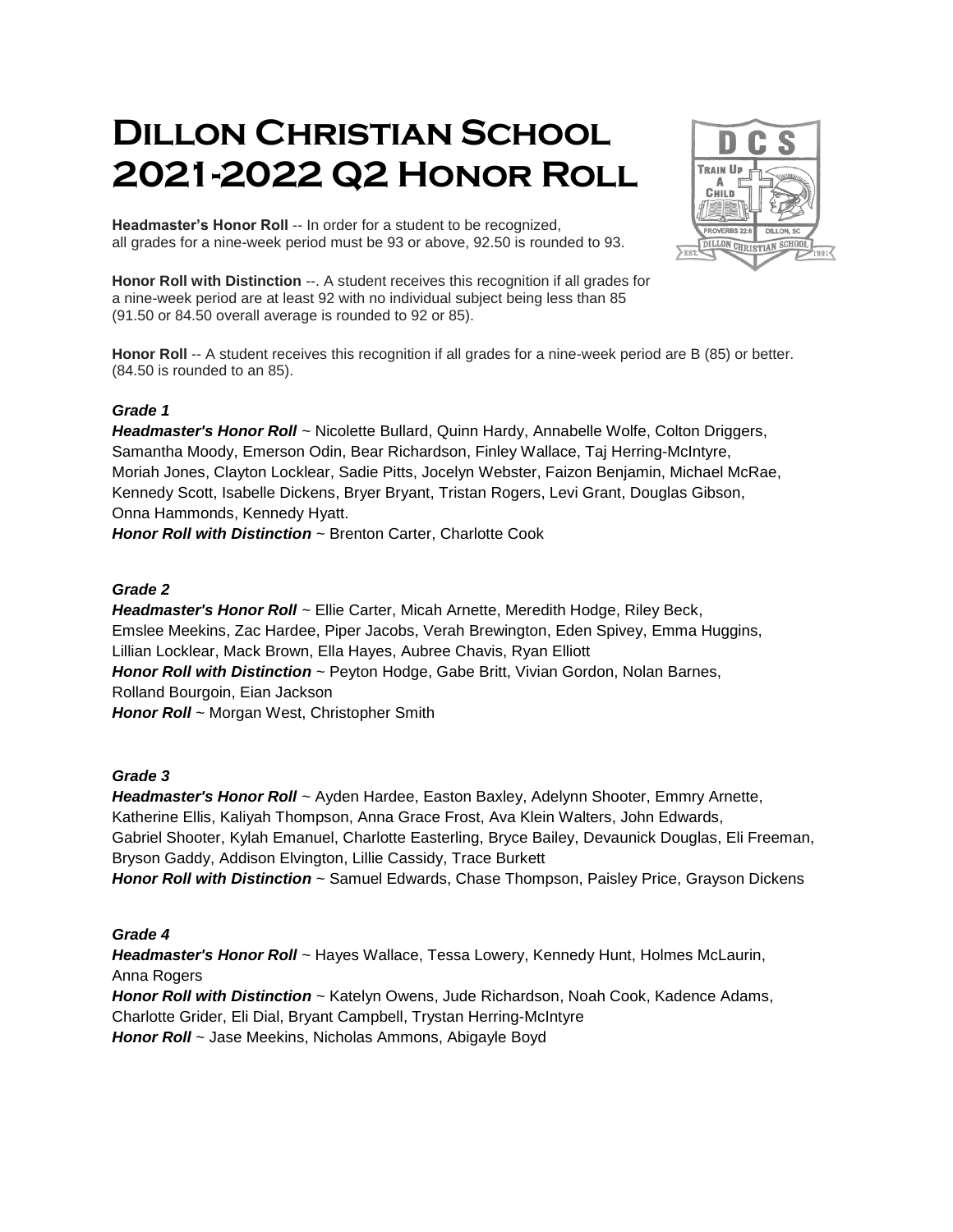## *Grade 5*

*Headmaster's Honor Roll* ~ Addison Culclasure, Loralai Grimsley, Eli McColl, Tanner Jackson *Honor Roll with Distinction* ~ Yuki Shao, Josie Williams *Honor Roll* ~ Kailey Sampson, Allison Priest

#### *Grade 6*

*Headmaster's Honor Roll* ~ Madison McKenzie, Mills Wallace, Terry Knight III, Kelsey Snead, Presleigh Bullard, Leela Locklear, Samuel Gibson, Madison Shackelford, Jackson Shooter, Gigi Jones, Jasper McIntyre *Honor Roll with Distinction* ~ Shelby Dial, Matthew Shackelford, Hayden Hunt, Cecelia Grider, Faith Rice *Honor Roll* ~ Thomas Easterling, Landon Gist, Keylan Oxendine, Aubrey Sherman

#### *Grade 7*

*Headmaster's Honor Roll* ~ Kirra Cooper **Honor Roll with Distinction** ~ Scott Bugarin, Carter Snipes, Hunter Turner, Ethan Moody, Braylin Carter, Bo Richardson, Marlee Cromartie, Cadance Locklear, Juliette Paris, Nicholas Von Rupp, Avery West, Branston Brewington *Honor Roll* ~ Julian Smith, Bryce Thompson

#### *Grade 8*

*Headmaster's Honor Roll* ~ Taylor Grimsley, Jaycob Adams, Lily Hayes, Luke McKenzie, Reese Bracey, Josiah Oxendine, Zachary Ellis, James Hyatt, Lindsay Walton, Lauren Walton *Honor Roll with Distinction* ~ Lillith Shooter, Joseph Waltman, Hannah Cromartie, Ford Richardson, Andy Snyder, Jacob Cline

## *Grade 9*

*Headmaster's Honor Roll* ~ Michael Love, Austin Cottingham, Brianna Johnson, Molly Andrews, Madison Coleman, Mary Mussman, Gavin Jones, Thompson Stone, Ricardo Rodriguez, Joshua Sanderson *Honor Roll with Distinction* ~ Ava Grimsley, Justin Ngo, Kayleigh Bugarin, Macy Lee, Chloe Powell,

Laura Granger, Jackson Outlar, Avery Sherman

## *Grade 10*

*Headmaster's Honor Roll* ~ Ron Bracey, Kodi Culbreth, Mackenzie Gardner, Braxton Hodge, Hayleigh Dial *Honor Roll with Distinction* ~ Cristyn Oxendine, Ethan Leggett, Briannon Brewington, Marissa Williams, Colin Davis

## *Grade 11*

*Headmaster's Honor Roll* ~ Abbey Polverari, Cecilia Armstrong, Savannah Sherman, Jonathan McKenzie, Mason Miller *Honor Roll with Distinction* ~ Madison Coward, Greyson Singletary, Alexandria Heasley, Tanya Nguyen, Priscilla Rourke, Eli Bethea *Honor Roll* ~ Salena Johnson